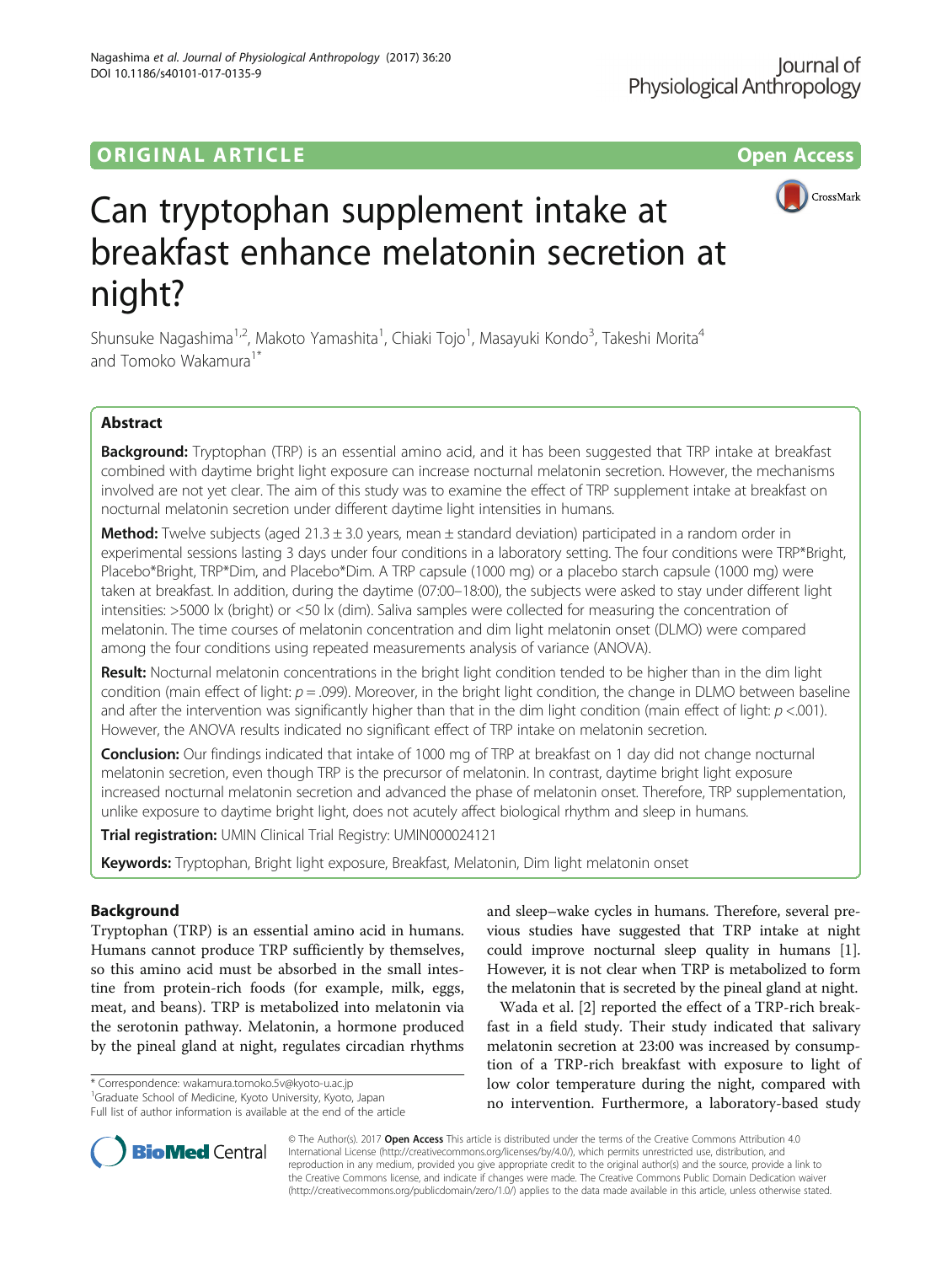by Fukushige et al. [\[3](#page-7-0)] reported that melatonin secretion at night was significantly increased by consumption of a TRP-rich breakfast with daytime bright light exposure for 3 days, although the secretion was not significantly changed by consumption of a TRP-poor breakfast. Both field and laboratory-based studies indicated that melatonin secretion at night might be increased by TRP intake in the morning if there is exposure to bright light during the daytime. However, these studies had some limitations, for example, a lack of control of daily nutrition and the duration of daily light exposure (which was dependent upon the amount of sunlight).

For melatonin synthesis in the brain, TRP must be transported into the brain through the blood–brain barrier (BBB). When TRP passes through the BBB, it competes with large neutral amino acids (LNAAs: isoleucine, leucine, phenylalanine, tyrosine, and valine). Therefore, a higher plasma TRP/LNAA ratio (mol/mol) is favorable for TRP transportation through the BBB. The plasma TRP/LNAA ratio has been used as an indicator of serotonin synthesis in the brain in both animal and human studies [[4](#page-7-0)–[7](#page-7-0)]. This ratio depends on the contents of a meal; it is increased by intake of TRP-rich protein [\[7](#page-7-0)] and carbohydrates [[8](#page-7-0)–[10](#page-7-0)] and decreased by intake of LNAA-rich protein. In Fukushige et al.'s study [[3\]](#page-7-0), the TRP/LNAA ratios of both TRP-rich and TRP-poor foods were very similar; therefore, it was difficult to conclude that the increase in melatonin secretion at night was due to the TRP-rich breakfast alone. It is necessary to control the intakes of other nutrients in order to elucidate the effect of TRP intake in the morning on nocturnal melatonin secretion. For the same reason, although TRP intake did not significantly advance subjects' circadian phases in the study by Fukushige et al. [[3\]](#page-7-0), their results were not clear. Nakade et al. [[11\]](#page-7-0) reported a positive correlation between the estimated amount of TRP intake at breakfast and Morningness-Eveningness Questionnaire (MEQ) score in children, suggesting that children consuming a higher amount of TRP at breakfast may have an earlier circadian acrophase. Thus, further examination of whether melatonin onset can be advanced by TRP intake at breakfast is needed.

The aim of this study was to investigate if TRP supplement intake at breakfast could enhance nocturnal melatonin secretion, after adjusting for light exposure and intakes of TRP, LNAA, and other nutrients. In this study, we compared the profiles of nocturnal melatonin secretion between individuals taking a TRP or placebo supplement at breakfast.

# Methods

#### Subjects and experimental conditions

The subjects were male university students recruited voluntarily using a website and posters. None of the subjects had a history of night shift working, tobacco smoking, taking medications, food allergy, or traveling across time zones for a month prior to the experiment. The participants who had mental or physical disorders (determined by the Cornell Medical Index, CMI [[12](#page-7-0), [13](#page-7-0)]), sleep disorders (determined by the Pittsburgh Sleep Quality Index, PSQI [[14, 15\]](#page-7-0)), or who were extreme morning or evening types (determined by the MEQ [[16](#page-7-0), [17](#page-7-0)]) were excluded from the study. Initially, 14 subjects participated in the experiment; however, only 12 of these (aged  $21.3 \pm 3.0$  years, mean  $\pm$  standard deviation, range 18– 26 years; body mass index  $21.8 \pm 2.6$  kg/m<sup>2</sup>, range 18.5–  $26.1 \text{ kg/m}^2$ ) were able to complete the experimental protocol.

All subjects participated in four conditions, undertaken in a random order, with more than a week between each condition. The four conditions were as follows. TRP\*Bright condition, TRP supplement (1000 mg) at breakfast (at 08:00) with bright light exposure (>5000 lx at eye level) during the daytime (between 07:00 and 18:00); Placebo\*Bright condition, placebo supplement (starch, 1000 mg) at breakfast with daytime bright light exposure; TRP\*Dim condition, TRP supplement at breakfast with daytime dim light exposure (<50 lx); and Placebo\*Dim condition, placebo supplement at breakfast with daytime dim light exposure.

The amount of TRP intake at breakfast was based on previous studies. Schneider-Helmert and Spinweber [[18](#page-7-0)] concluded that L-TRP should be administered at a dose of more than 1000 mg to obtain reliable effects on sleep, and Hiratsuka et al. [[19](#page-7-0)] reported that the addition of 1000 to 5000 mg of TRP per day (332 to 1660 mg per meal) had no adverse effects in healthy Japanese women. Accordingly, the participants ingested 1000 mg of TRP at breakfast in the two TRP-containing conditions. With respect to the light condition, Fukushige et al. [\[3\]](#page-7-0) reported that the pattern of TRP metabolism differed depending on the intensity of daytime light. In the present study, we examined the patterns of TRP metabolism under both bright  $(>5000 \text{ kg})$  and dim  $(<50 \text{ kg})$  light conditions.

## Experimental protocol

The experimental protocol is illustrated in Fig. [1.](#page-2-0) The subjects were asked to keep to a regular sleep–wake cycle (going to bed at 24:00 and waking up at 07:00) for 3 days prior to the experiment. Throughout this period, adherence to these requirements was confirmed by objective measurements of activity with an Actiwatch (Mini-Mitter Co. Inc., OR, USA).

This experiment was carried out in a living facility consisting of several rooms, one of which each subject stayed in throughout the experiment. Each room was equipped with a bed, table, toilet, and bathroom. The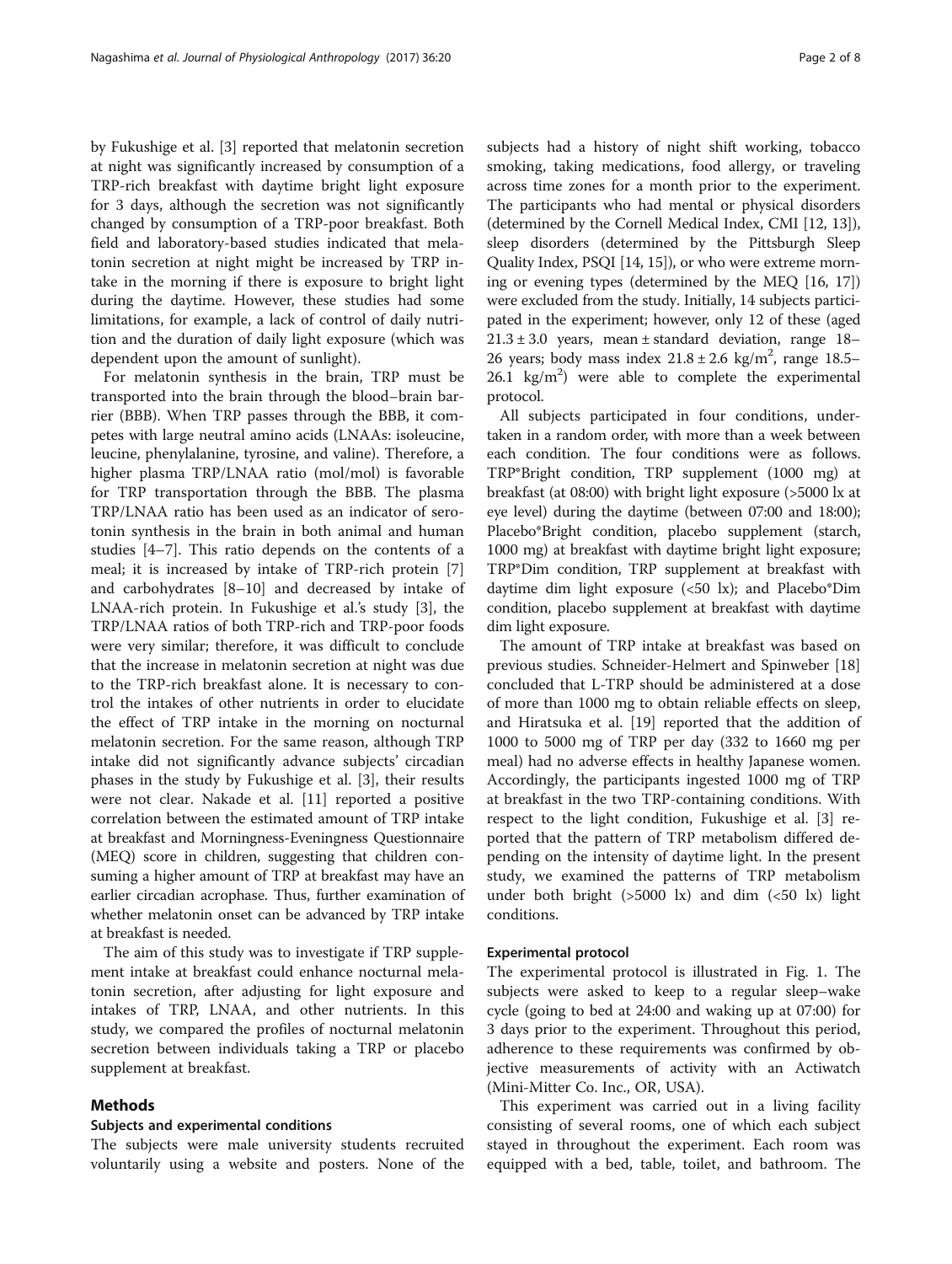<span id="page-2-0"></span>

room temperature was controlled within a narrow range  $(25 \pm 2 \degree C)$ . The subjects were asked to wear a shortsleeved T-shirt and long pants during the experiment. In the experimental rooms, all light sources and windows were covered by black cellophane and black panels, respectively, to create a dim condition. In addition, all curtains were closed in the dim light condition. In this condition, the intensity of the light was  $\langle 50 \rangle$  lx at eye level when the subject was standing.

On the first day of the experiment, the subjects entered the experimental room with a dim light environment at 18:00. They then took a shower and ate supper in the experimental room. Salivary samples were collected every hour between 21:00 and 24:00 under dim light. After collection of the last saliva sample, they went to bed in the dark (0 lx) at 24:00.

On the second day, the subjects woke at 07:00 and those in the TRP\*Dim or Placebo\*Dim condition remained in dim light between 07:00 and 18:00. In the TRP\*Bright or Placebo\*Bright conditions, the subjects stayed in natural sunlight by opening the curtains and taking off the window and light coverings. Moreover, a lighting device (Bright Light Me, Solartone Ltd., Tokyo, Japan) was placed in front of them. A light intensity of >5000 lx was measured at eye level when subjects were sitting in front of the lighting device. The subjects were instructed to spend their free time in front of this device. From 18:00 onwards, all subjects lived in the dim light condition. Breakfast, lunch, and supper were served at 07:30, 12:00, and 19:00, respectively. The subjects were required to eat each meal within a 30-min period. The estimated nutritional values of each meal are shown in Table 1. The nutritional values were based on the Standard Tables of Food Composition in Japan [\[20\]](#page-7-0). The capsule (L-tryptophan, 1000 mg: Source Naturals, Inc., CA, USA; or placebo, starch 1000 mg: Maeda Co., Ltd,

Table 1 Energy and nutrient intakes at breakfast, lunch, and supper

| Energy and nutrients |           | Breakfast (TRP/placebo) | Lunch  | Supper |
|----------------------|-----------|-------------------------|--------|--------|
| Energy               | (kJ)      | 1582                    | 3406   | 4004   |
| Tryptophan           | (mq)      | 1051.9/51.9             | 307    | 300    |
| Protein              | (g)       | 4.3                     | 26.1   | 27.1   |
| Lipid                | (g)       | 7.9                     | 15.6   | 29.3   |
| Carbohydrate         | (g)       | 72.3                    | 139.5  | 143.0  |
| Isoleucine           | (mq)      | 154.0                   | 370.4  | 1064.3 |
| Leucine              | (mq)      | 296.5                   | 684.6  | 1887.1 |
| Phenylalanine        | (mq)      | 185.7                   | 453.1  | 1083.7 |
| Tyrosine             | (mq)      | 137.6                   | 319.8  | 814.7  |
| Valine               | (mq)      | 207.9                   | 503.1  | 1249.2 |
| LNAA                 | (mq)      | 981.7                   | 2330.9 | 6099.0 |
| TRP/LNAA ratio       | (mol/mol) | 0.727/0.036             | 0.089  | 0.033  |
|                      |           |                         |        |        |

Energy and nutrient contents of each meal were calculated from the Standard Tables of Food Composition in Japan [[20\]](#page-7-0)

LNAA large neutral amino acids (isoleucine, leucine, phenylalanine, tyrosine, valine), TRP tryptophan

Ehime, Japan) was taken at 08:00, immediately after breakfast. On the second day, saliva samples were collected every hour between 18:00 and 24:00. After the last saliva sample, the subjects emptied their bladder and went to bed. During sleep time, the subjects were woken to collect saliva samples at 01:00, 03:00, and 05:00 in the dark (0 lx). On the morning of the third day, after collecting a urine sample at 07:00, the subjects were free to leave the experiment. If a subject wanted to pass urine from 24:00 to 07:00, the urine samples were collected into a bottle until 07:00 and acidified with the addition of hydrochloric acid. They were allowed to drink water freely, to read books, and to listen to music throughout the experiment. However, excessive physical exercise, taking a nap, watching TV, and using a mobile phone or computer were not permitted.

## Measurements

In this study, salivary melatonin concentrations and creatinine-adjusted urinary melatonin concentrations were measured as indicators of the nocturnal secretion of melatonin. Dim light melatonin onset (DLMO) was calculated from the profile of salivary melatonin concentrations to assess the phase of nocturnal melatonin secretion. DLMO is often used to assess the phase of biological rhythms [[21](#page-7-0)]; in this study, the time of the DLMO was determined by linear interpolation between the time points before and after the melatonin concentration increased and stayed above the 3.3 pg/ml threshold [[22, 23](#page-7-0)].

The saliva samples from all subjects were placed in collection tubes using a pure cotton swab (Sarstedt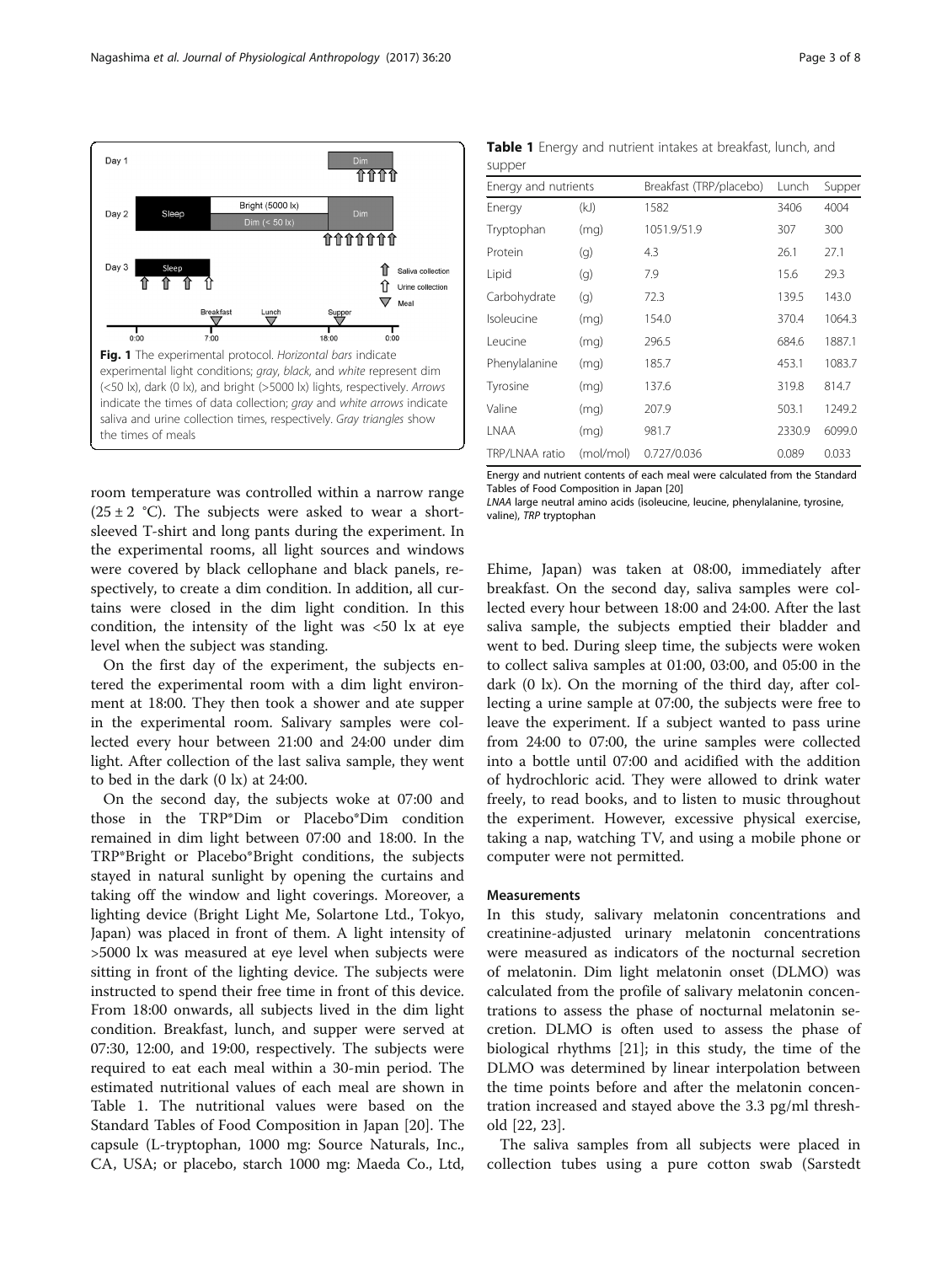AG & Co., Nümbrecht, Germany). All salivary samples were immediately centrifuged at 1500g for 5 min and frozen at −20 °C until analysis. The urine samples were also stored at −20 °C. The saliva samples were analyzed for melatonin using RIA kits (RK-DSM2 200 tests, Bühlmann Laboratories AG, Schönenbuch, Switzerland). The mean inter-assay and intra-assay coefficients of variation (CV) were 7.9 and 9.8%, respectively. The limit of detection (LoD) was 0.2 pg/ml, and the limit of quantification (LoQ) was 0.9 pg/ml.

The urine samples were analyzed for melatonin with RIA kits (RK-MEL2 200 tests, Bühlmann Laboratories AG, Schönenbuch, Switzerland). The mean intra- and inter-assay CVs were 7.9 and 11.7%, respectively. The LoD was 0.3 pg/ml, and the LoQ was 0.9 pg/ml. Creatinine was analyzed using creatinine kits (Determiner L CRE, Kyowa Medex Co. Ltd., Tokyo, Japan). The mean intra- and inter-assay CVs were <5 and <3%, respectively. The LoD was 0.04 mg/dl, and the LoQ was 0.1 mg/dl. All samples were measured by SRL Co. Ltd. (Tokyo, Japan).

### Statistical analysis

Two participants did not complete the experimental protocol, so data from 12 participants were analyzed. In this study, we compared the time courses of salivary melatonin concentration (from the second to the third day), DLMO, and creatinine-adjusted urine melatonin concentration among the four conditions.

The time courses of salivary melatonin concentration were analyzed by three-way repeated measures ANOVA analysis of variance (ANOVA); TRP (TRP vs. placebo intake), light (bright light vs. dim light), and time of day were the within-subject factors. Creatinine-adjusted urine melatonin concentrations measured in the morning of the third day were compared among conditions by using two-way repeated measures ANOVA. DLMOs were compared between the first and second day in each condition using paired  $t$  tests. The change in DLMO was compared among the four conditions using two-way repeated measures ANOVA; TRP/placebo and light intensity were the within-subject factors. For all ANOVAs, if the sphericity assumption was not met, the degrees of freedom were modified using the Greenhouse–Geisser method. When any main effects and interactions were significant, the Bonferroni method was used for multiple comparisons.

Data are provided as the mean  $\pm$  standard error of the mean (SEM), and effect sizes are described with  $p$  values. Cohen's  $dz$  was used as the effect size in paired  $t$  tests and multiple comparison of ANOVA, and partial  $\eta^2$  was also used in ANOVA. The sample size was  $n = 12$ , which was calculated by the effect size as follows:  $dz = 1.2$  from the result of DLMO in a previous study [[24](#page-7-0)], alpha

error = .0083 (alpha error was modified from .05 for multiple comparisons between the four conditions using the Bonferroni method), and beta error = .80 on the two-tailed test. Statistical analyses were performed using SPSS ver. 21 (IBM, Tokyo, Japan), and a  $p$  value of <.05 was considered to be significant.

## Ethical considerations

The subjects received an explanation of the research purpose and the experimental protocol from the chief investigator, and informed consent was obtained from each subject before participating in this experiment. This experimental protocol was conducted in accordance with the Declaration of Helsinki and approved by the Ethics Committee at Fukuoka Women's University.

# Results

# The time course of nocturnal melatonin concentration

The time courses of nocturnal saliva melatonin concentration are illustrated in Fig. 2, and the results from the three-way repeated measures ANOVA are shown in Table [2.](#page-4-0) There was no significant main effect of TRP intake ( $p = .139$ ,  $F_{(1, 11)} = 2.55$ , partial  $\eta^2 = .188$ ), and no interactions were significant. Only the main effect of time was significant ( $p < .001$ ,  $F_{(1.81, 19.93)} = 25.62$ , partial  $\eta^2$  = .700), and there was a trend towards a significant main effect of light ( $p = .099$ ,  $F_{(1, 11)} = 3.25$ , partial  $n^2 = .228$ ).

### Dim light melatonin onset

The DLMOs are shown in Table [3.](#page-4-0) Since the DLMOs of four subjects could not be assessed during the sampling period (their melatonin levels did not rise above the absolute threshold (3.3 pg/ml)), their data were excluded



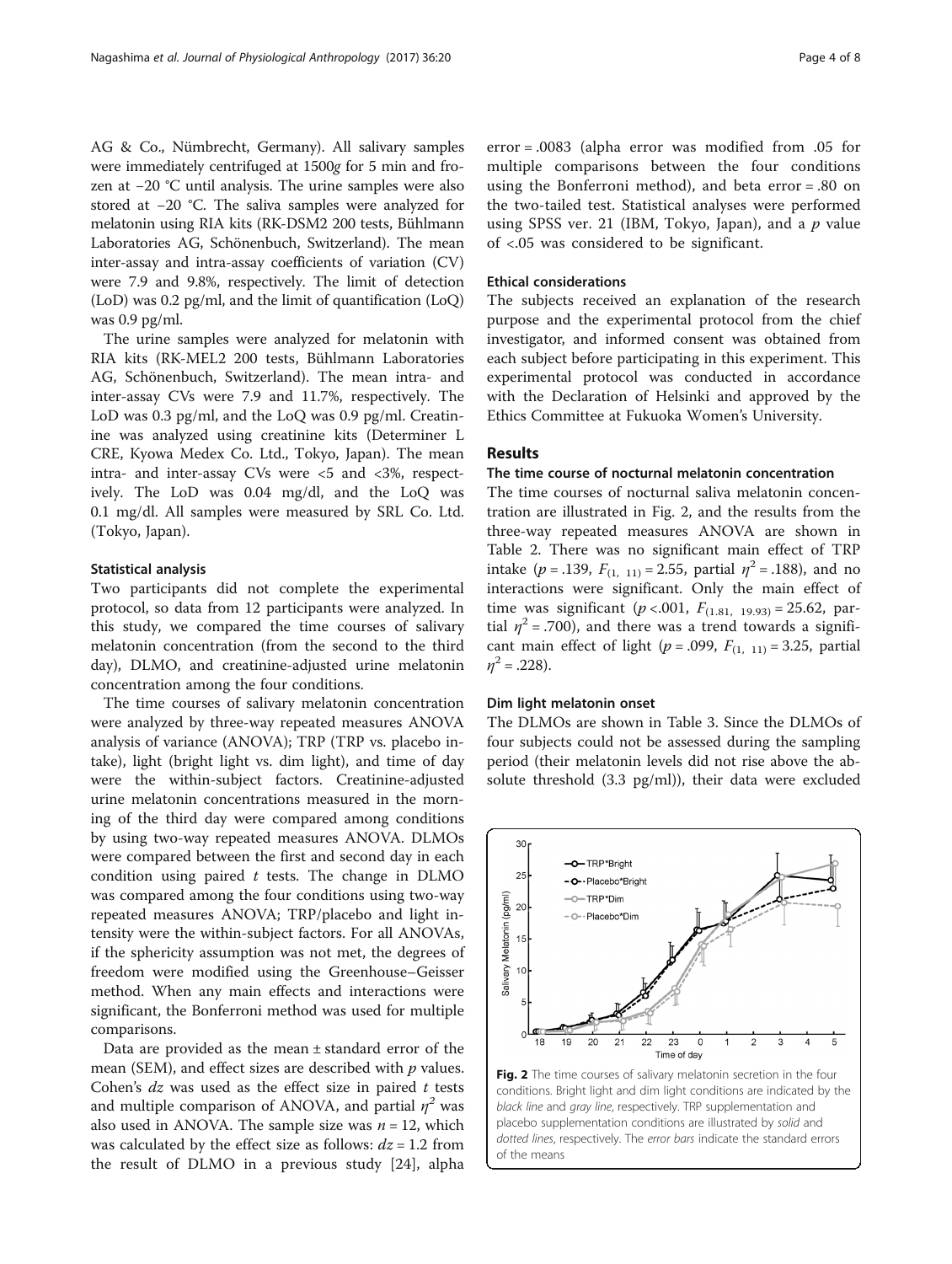<span id="page-4-0"></span>Table 2 Analysis of variance results for the time courses of salivary melatonin secretion

|                                              | p value | $F$ value <sub>(df)</sub>            | Partial $n^2$ value |
|----------------------------------------------|---------|--------------------------------------|---------------------|
| Main effect of TRP                           | .139    | $2.55_{(1, 11)}$                     | .188                |
| Main effect of light                         | .099    | $3.25_{(1, 11)}$                     | .228                |
| Main effect of time                          | < 0.01  | $25.62_{(1.81, 19.93)}$ <sup>a</sup> | .700                |
| Interaction between TRP<br>and light         | .391    | $0.80_{(1,-11)}$                     | .068                |
| Interaction between TRP<br>and time          | .111    | $2.49_{(1.85, 20.36)}$ <sup>a</sup>  | .184                |
| Interaction between light<br>and time        | .118    | $2.09_{(3.08, 33.90)}$ <sup>a</sup>  | .160                |
| Interactions between TRP,<br>light, and time | .342    | $1.16_{(4.05, 44.54)}$ <sup>a</sup>  | .095                |

<sup>a</sup>The degrees of freedom were modified using the Greenhouse–Geisser method because the assumption of sphericity was not met TRP tryptophan

from the analysis. The DLMOs on the second day were significantly earlier than those on the first day in the TRP\*Bright and Placebo\*Bright conditions ( $p = .001$ ,  $dz = 1.81$  and  $p = .002$ ,  $dz = 1.73$ , respectively). However, in the TRP\*Dim and Placebo\*Dim conditions, there was no significant difference between the DLMOs on the first and second days (TRP\*Dim condition:  $p = .050$ ,  $dz = 0.84$ ; and Placebo\*Dim:  $p = .118$ ,  $dz = 0.63$ , respectively). Regarding changes in DLMO (Tables 3 and [4\)](#page-5-0), two-way repeated measures ANOVA showed a significant main effect of light (p <.001,  $F_{(1, 7)} = 42.03$ , partial  $\eta^2 = .857$ ). Post hoc tests indicated the change in DLMO in the bright light condition was significantly greater than that in the dim light condition. The main effect of TRP and the interaction between TRP and light were not significant.

#### Creatinine-adjusted urine melatonin

The creatinine-adjusted melatonin concentrations in urine on the morning of the third day are illustrated in Fig. [3.](#page-5-0) Two-way repeated measures ANOVA indicated that the values in the bright light conditions were significantly higher than those in the dim light conditions  $(p = .038, F<sub>(1, 11)</sub> = 0.29, partial  $\eta^2 = .026$ ). However, TRP$ supplementation had no significant effect ( $p = .599$ ,  $F_{(1, 11)} = 5.53$ , partial  $\eta^2 = .335$ ), and the interaction between TRP and light was also not significant ( $p = .730$ ,  $F_{(1, 11)} = 0.13$ , partial  $\eta^2 = .011$ ).

# **Discussion**

Our results showed that nocturnal melatonin secretion was increased by exposure to bright light in the daytime after only 1 day. This result is supported by several previous studies. Hashimoto et al. [[25\]](#page-7-0) reported that exposure to bright light  $({\sim}5000 \text{ lx})$  in the daytime for three consecutive days significantly advanced the onset of nocturnal melatonin secretion in young people. In addition, Takasu et al. [[26\]](#page-7-0) reported that the amplitude of nocturnal melatonin secretion was higher when subjects were exposed to daytime bright light for 7 days than when they were exposed to dim light for the same duration. Furthermore, other studies have indicated that daytime bright light exposure could prevent melatonin suppression induced by nighttime light [\[27](#page-7-0), [28\]](#page-7-0). Therefore, in the dim light conditions of our experiment, it is possible that nocturnal melatonin suppression may have been due to exposure to a light intensity of less than 50 lx.

The effects of bright light exposure were very strong and their effect sizes were very large  $(dz = 1.97$  after TRP supplementation and  $dz = 2.21$  after placebo supplementation; see Additional file [1A](#page-6-0)). The advance in the phase of nocturnal melatonin secretion after daytime exposure to bright light was consistent with several previous studies [\[25](#page-7-0), [29, 30](#page-7-0)]. A previous experimental study, which used an isolation unit without temporal information, indicated that the sleep–wake cycle and the rhythm of the core body temperature were advanced by a single exposure to bright light (of 3- or 6-h duration) given early in the day (in the morning) [[31](#page-7-0)]. Our findings also suggest that 1 day of diurnal bright light exposure might be effective in advancing delayed biological rhythms, such as those found in delayed sleep phase syndrome and some circadian and sleep disorders, in real life.

One aim of our study was to investigate whether TRP supplementation at breakfast increased the secretion of melatonin at night and/or advanced the phase of melatonin secretion. However, a TRP supplementation of

**Table 3** DLMOs in the four conditions  $(n - 8)$ 

| <b>TUDIC 3</b> DERIVES ITT LITE TOUT CONDITIONS $\mathbf{U}I = \mathbf{U}I$ |                    |                    |                |         |          |                                  |
|-----------------------------------------------------------------------------|--------------------|--------------------|----------------|---------|----------|----------------------------------|
|                                                                             | Day 1 DLMO (h:min) | Day 2 DLMO (h:min) | <i>p</i> value | t value | dz value | $\Delta$ DLMO <sup>a</sup> (min) |
| TRP*Bright                                                                  | $22:51 \pm 0:11$   | $21:53 \pm 0:17$   | .001           | 5.12    | 1.81     | $+58.5 \pm 11.4$                 |
| Placebo*Bright                                                              | $22:26 + 0:12$     | $21:40 \pm 0:15$   | .002           | 4.89    | 1.73     | $+46.6 \pm 9.5$                  |
| TRP*Dim                                                                     | $22:01 \pm 0:09$   | $22:24 \pm 0:14$   | .050           | 2.37    | 0.84     | $-22.7 \pm 9.6$                  |
| Placebo*Dim                                                                 | $22:21 + 0:12$     | $22:35 \pm 0:17$   | .118           | 1.78    | 0.63     | $-13.8 + 7.8$                    |

A DLMO was not detected for four subjects during the sampling period; therefore, their data were excluded from this analysis. All data are shown as the mean ± standard error of the mean. Times for day 1 DLMO and day 2 DLMO are presented as clock time (h:min). Δ DLMO = change in DLMO (min) DLMO dim light melatonin onset

A positive value for Δ means that the DLMO on the second day had advanced from its value on the first day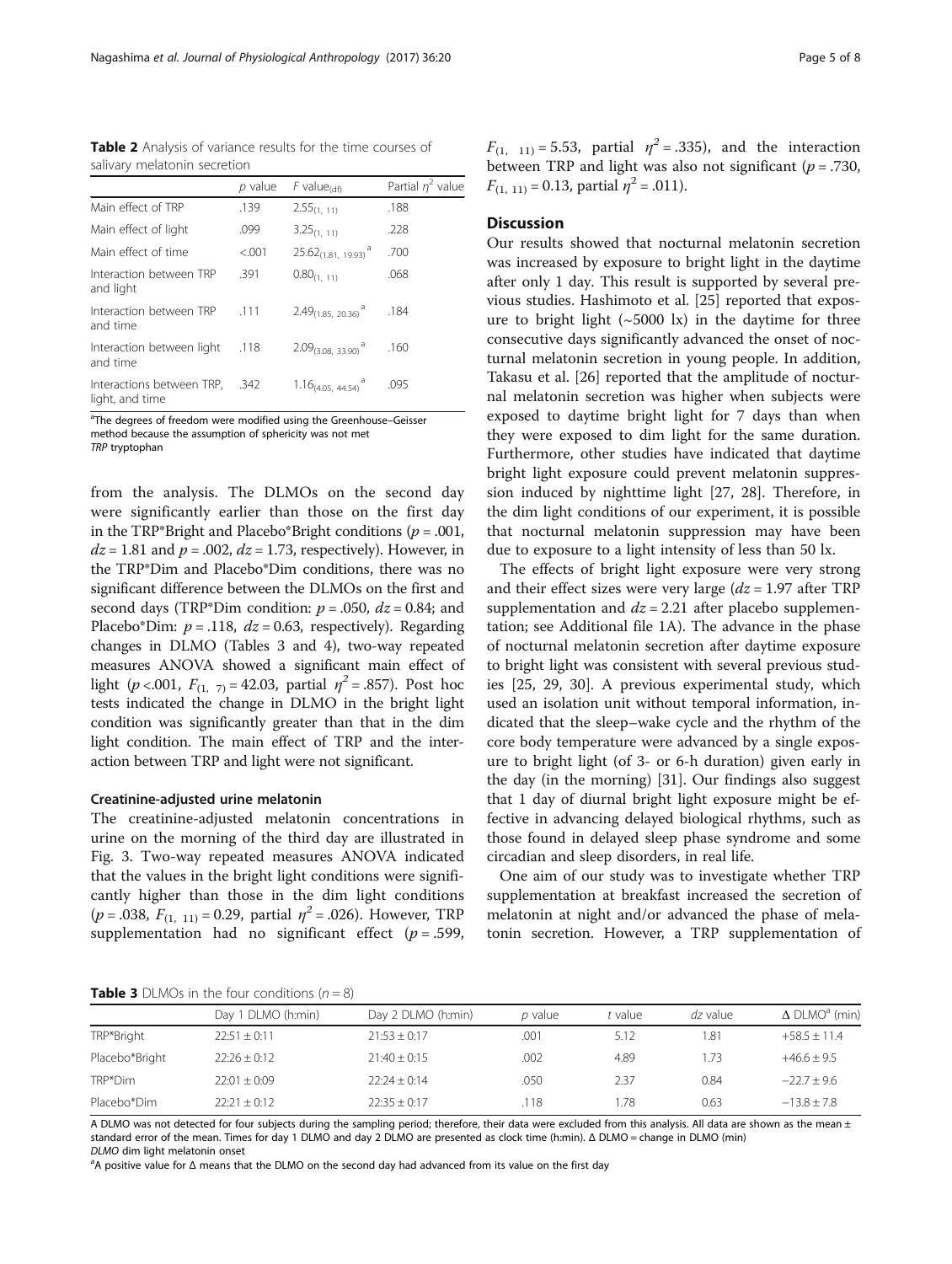<span id="page-5-0"></span>Table 4 The repeated measures analysis of variance results for change in dim light melatonin onset

|                                                          |      |                             | p value F value <sub>(df)</sub> Partial $\eta^2$ value |
|----------------------------------------------------------|------|-----------------------------|--------------------------------------------------------|
| Main effect of TRP                                       | .880 | $0.03_{(1,7)}$ .004         |                                                        |
| Main effect of light                                     |      | $< 0.001$ 42.03 (1, 7) .857 |                                                        |
| Interaction between TRP and light .115 3.23 $(1.7)$ .316 |      |                             |                                                        |
|                                                          |      |                             |                                                        |

TRP tryptophan

1000 mg at breakfast for 1 day did not exert such effects. The results of the present study were inconsistent with those of Fukushige et al. [[3\]](#page-7-0) and with other studies suggesting that TRP intake might improve human sleep by increasing nocturnal melatonin secretion [[2, 11](#page-7-0), [32](#page-7-0)]. This disagreement may have arisen from the following four reasons.

First, the period of TRP intake in our study was different from that in the study by Fukushige et al. [[3\]](#page-7-0). Our participants took 1000 mg of TRP at breakfast for only 1 day, whereas in the study by Fukushige et al., a TRPrich breakfast (including 476 mg of TRP) was eaten for three consecutive days. This suggests that TRP ingested in food might need a period of more than 1 day to be converted into melatonin. This suggestion is supported by a study of the circadian rhythms of serum TRP and blood serotonin in humans. Rao et al. [[33\]](#page-7-0) reported that the acrophase of the circadian rhythm of the blood serotonin levels was earlier by 5.1–6.5 h than that of the serum TRP levels in both schizophrenic and healthy humans. TRP is a precursor of serotonin; therefore, it is reasonable to suppose that TRP would be metabolized into serotonin for more than 17.5 h. Accordingly, if the duration of TRP supplementation was longer than in our study, its effect might have been greater than in the placebo control condition.

Second, intake of other nutrients affects TRP metabolism. TRP needs several enzymes to be converted into



melatonin [[34](#page-7-0)]. Aromatic L-amino acid decarboxylase and arylalkylamine N-acetyltransferase are two of the enzymes involved in serotonin and melatonin synthesis, and these enzymes are influenced by the intake of other nutrients, including vitamin B6 and  $n-3$  fatty acids. That is, not only TRP intake but also vitamin B6 and  $n-3$  fatty acid intake might need to be increased in order to convert TRP into melatonin in the brain, even if the TRP consumed at breakfast has passed through the BBB. Therefore, it is possible that the combination of TRP supplementation with the intake of other nutrients in the morning would more effectively increase the secretion of melatonin at night.

Third, Yao et al. [\[35\]](#page-7-0) mentioned in their review that over 95% of ingested TRP is catabolized in the liver via the kynurenine pathway and that only 1–2% of dietary TRP is converted into serotonin in healthy adult humans. Moreover, TRP is converted into serotonin mainly in the small intestine. This means that very little of the serotonin in the brain has been converted from TRP. Therefore, TRP supplementation of 1000 mg might do little to increase nocturnal melatonin secretion. In addition, Schneider-Helmert and Spinweber [\[18](#page-7-0)] reviewed studies on the hypnotic efficacy of L-TRP and concluded that it should be administered at a dose of between 1000 and 5000 mg in order to obtain reliable effects on sleep (L-TRP was administered 20 min before bedtime), and severe, chronic insomniacs appeared to respond to doses of L-TRP as low as 1000 mg only after repeated administration. Similarly, Adam and Oswald [[36](#page-7-0)] reported that there was no effect of TRP on the latency to sleep onset. Therefore, TRP supplementation of 1000 mg in the present study may have been too low to increase melatonin secretion. Further studies investigating the effect of higher amounts of TRP supplementation in the morning are needed. However, considering the mechanism of TRP metabolism, taking TRP in order to increase melatonin secretion might not be justified.

Fourth, there were some biases in the present study. As our subjects were healthy male adults, there was a "healthy adult" bias. Previous studies have indicated that TRP intake was significantly effective for patients with insomnia [[18, 37](#page-7-0)]; however, in healthy adults, melatonin secretion at night might be sufficient, so that the level of nocturnal melatonin secretion reaches a peak and would not be raised further by TRP supplementation. Moreover, age may also be associated with TRP metabolism. Harada et al. [[32\]](#page-7-0) reported that the amount of TRP intake at breakfast was significantly correlated with the inherited circadian type (morning or evening type) in infants and lower grade elementary school students but that this correlation disappeared in higher grade elementary school students and junior high school students. Their findings suggested that any effects of TRP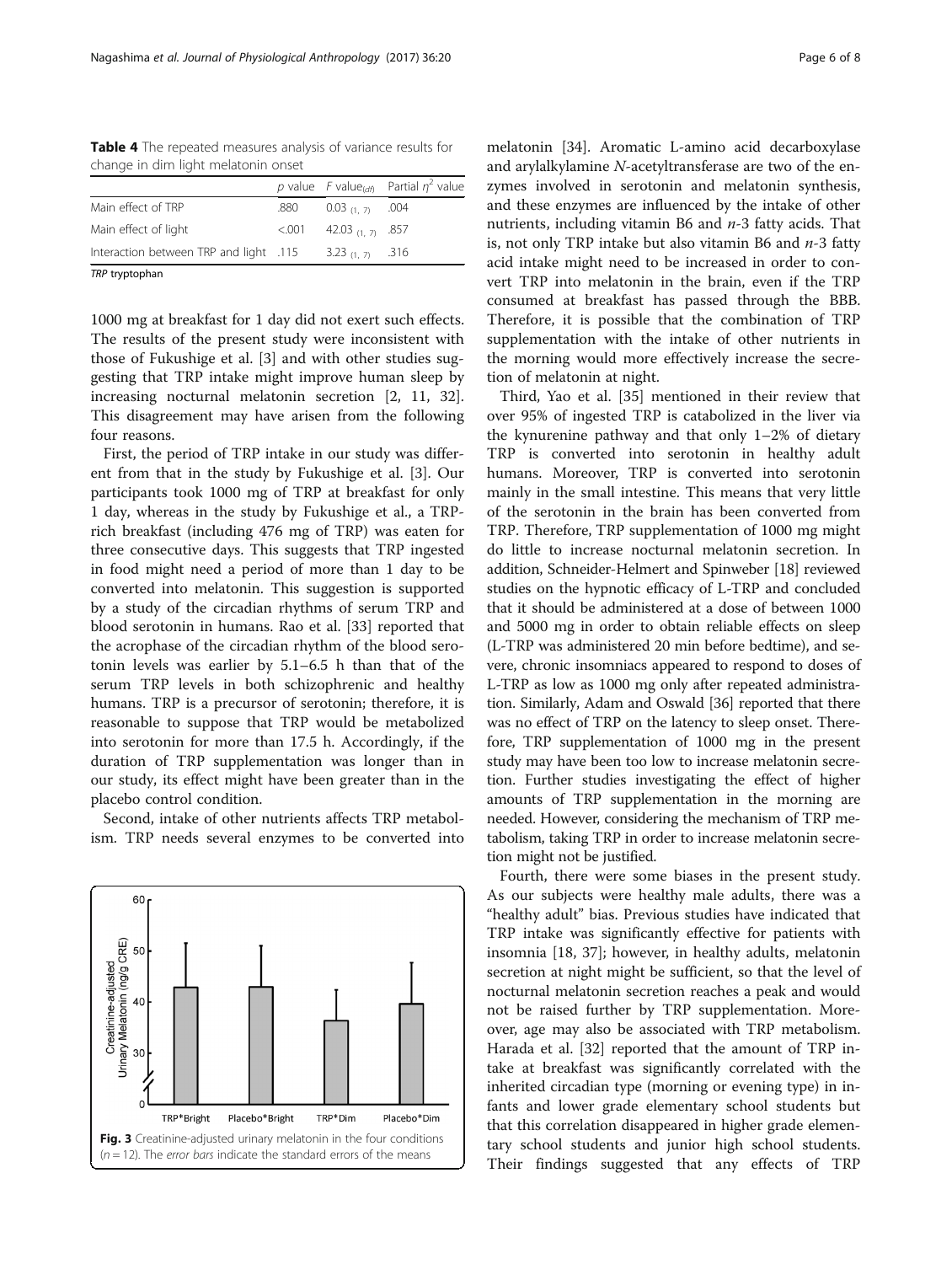<span id="page-6-0"></span>supplementation in the morning upon nocturnal melatonin secretion might disappear as individuals grow older. That is, TRP intake in the morning might affect nocturnal melatonin secretion only in children.

Our study had some methodological limitations. Creatinine-adjusted urinary melatonin may not have been a suitable outcome measure. Urinary melatonin may still have been secreted at 07:00 because the salivary melatonin concentration appeared to peak at 05:00. Therefore, we could not evaluate the total amount of nocturnal melatonin secretion. Moreover, we collected saliva samples using a cotton swab. A previous study indicated that cotton swabs might decrease melatonin levels [[38\]](#page-7-0). For this reason, we could not determine the DLMO of four subjects, who had melatonin levels lower than 3.3 pg/ml. Further research is needed to investigate other ways of measuring melatonin secretion (e.g., serum melatonin concentration).

# Conclusions

Our study examined whether TRP ingested at breakfast was metabolized in vivo into melatonin at night, adjusting for the biases in Fukushige et al.'s study [\[3](#page-7-0)]. However, it was found that 1 day of 1000 mg supplementation with TRP had no significant effect on nocturnal melatonin secretion, even though TRP is the precursor of both serotonin and melatonin. However, daytime exposure to bright light increased nocturnal melatonin secretion and advanced the time of DLMO. These results suggest that a single TRP supplement would not acutely promote sleep or alter the timing of biological rhythms in humans, unlike the effects of exposure to bright light in the daytime. In recent years, we have encountered more and more commercial articles insisting that TRP intake could improve sleep by increasing nocturnal melatonin secretion. However, these articles lack scientific evidence and should not be accepted without question. These articles fail to pay attention to the mechanisms by which TRP is metabolized. In order to investigate the possibility that TRP supplementation improves sleep quality or affects the timing of circadian rhythms, further studies are needed to examine the correlation between TRP metabolism and nocturnal melatonin secretion.

# Additional file

[Additional file 1:](dx.doi.org/10.1186/s40101-017-0135-9) The results of multiple comparisons of Δ DLMO. (DOCX 16 kb)

#### Abbreviations

ANOVA: Analysis of variance; BBB: Blood–brain barrier; CMI: Cornell Medical Index; CV: Coefficient of variation; DLMO: Dim light melatonin onset; LNAA: Large neutral amino acid; LoD: Limit of detection; LoQ: Limit of quantification; MEQ: Morningness-Eveningness Questionnaire;

Placebo\*Bright: Placebo supplement intake and bright light environment condition; Placebo\*Dim: Placebo supplement intake and dim light environment condition; PSQI: Pittsburgh Sleep Quality Index; TRP: Tryptophan; TRP\*Bright: Tryptophan supplement intake and bright light environment condition; TRP\*Dim: Tryptophan supplement intake and dim light environment condition

#### Acknowledgements

We are grateful to the subjects that participated in our experiment. We appreciate Prof. Kuniaki Saito (former Kyoto University) for supervising our analysis about TRP and Dr. Yasuko Yamamoto (former Kyoto University) for analyzing bio-assays in our preliminary experiments. Furthermore, we thank Emeritus Prof. Jim Waterhouse (Liverpool John Moores University) for the helpful comments on the manuscript. Finally, we thank also our laboratory members: Ms. Mizuho Tanaka, MS of Health and Environmental Sciences; Ms. Ikuko Kato, RN, PHN; Mr. Tomohiro Yoshikawa, RN PHN; Ms. Sayaka Uiji, RN, PHN; and Ms. Tomomi Funaki, RN, PHN, for providing support for these experiments.

#### Funding

This work was supported by JSPS KAKENHI grant numbers 23370106.

#### Availability of data and materials

The datasets during and/or analyzed during the current study are available from the corresponding author on reasonable request.

#### Authors' contributions

SN participated in the design of the study, conducted all the experiments, collected the data, performed the statistical analysis, and drafted the manuscript. MY and CT conducted all the experiments and collected the data. MK participated in the design of the study. TM conceived of the study and participated in its design and coordination. TW participated in the design of the study and coordination and helped to draft the manuscript. All authors read and approved the final manuscript.

#### Authors' information

SN (R.N., R.P.H.N.) is a PhD student in Graduate school of Medicine, Kyoto University, Kyoto, Japan and a research fellow DC1, Japan Society for the Promotion of Science, Tokyo, Japan.MY (R.N., R.P.H.N.) is a PhD student in Graduate school of Medicine, Kyoto University, Kyoto, Japan.CT (R.N., R.P.H.N.) was a master course student in Graduate school of Medicine, Kyoto University, Kyoto, Japan.MK (PhD) is a scientist in Comprehensive Housing R&D Institute, Sekisui House, Ltd., Kyoto, Japan.TM (PhD) is a professor in Department of Environment Science, Fukuoka Women's University, Fukuoka, Japan.TW (PhD) is a professor in Graduate school of Medicine, Kyoto University, Kyoto, Japan.

#### Competing interests

The authors declare that they have no competing interests.

#### Consent for publication

We obtained the consent for publication from our participants by oral explanation and a document. Informed consent to participate in our study included this process.

#### Ethics approval and consent to participate

The Ethics Committee at Fukuoka Women's University approved the present study. The subjects received an explanation of the research purpose and the experimental protocol from the chief investigator, and informed consent was obtained from each subject before participating in this experiment.

#### Author details

<sup>1</sup>Graduate School of Medicine, Kyoto University, Kyoto, Japan. <sup>2</sup>Japan Society for the Promotion of Science, Tokyo, Japan. <sup>3</sup>Comprehensive Housing R&D Institute, Sekisui House, Ltd., Kyoto, Japan. <sup>4</sup> Department of Environmental Science, Fukuoka Women's University, Fukuoka, Japan.